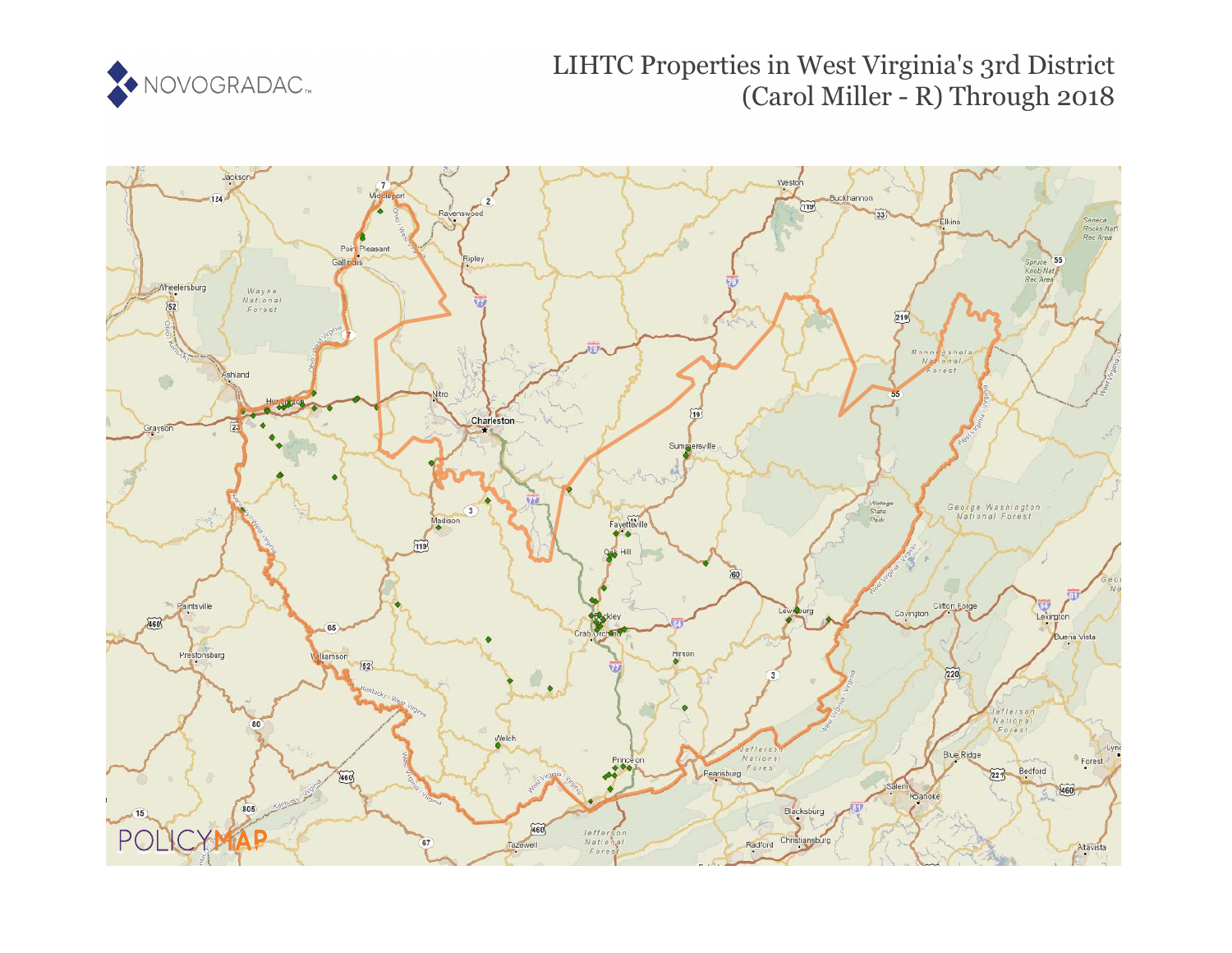| <b>Project Name</b>                    | <b>Address</b>                    | <b>City</b>       | <b>State</b> | <b>Zip Code</b> | Nonprofit<br><b>Sponsor</b> | <b>Allocation</b><br>Year | <b>Annual</b><br><b>Allocated</b><br><b>Amount</b> | <b>Year Placed</b><br>in Service | <b>Construction Type</b>  | <b>Total</b><br><b>Units</b> | Low<br>Income<br><b>Units</b> | <b>Rent</b> or<br>Income<br><b>Ceiling</b> | <b>Credit</b><br>Percentage             | Tax-<br><b>Exempt</b><br><b>Bond</b> | <b>HUD Multi-Family</b><br><b>Financing/Rental</b><br><b>Assistance</b> |
|----------------------------------------|-----------------------------------|-------------------|--------------|-----------------|-----------------------------|---------------------------|----------------------------------------------------|----------------------------------|---------------------------|------------------------------|-------------------------------|--------------------------------------------|-----------------------------------------|--------------------------------------|-------------------------------------------------------------------------|
| EDWARD S CROSSING LLC                  | <b>EDWARDS LN</b>                 | <b>BEAVER</b>     | WV           |                 |                             | Insufficient<br>Data      | ${\bf S0}$                                         | Insufficient<br>Data             | Not Indicated             | 44                           | $\mathbf 0$                   |                                            | Not Indicated                           |                                      |                                                                         |
| PINEY GARDENS I LP                     | 29 JACKSON HILL RD                | PINEVILLE         | WV           | 24874           |                             | Insufficient<br>Data      | $\$0$                                              | Insufficient<br>Data             | Not Indicated             | 44                           | $\mathbf 0$                   |                                            | Not Indicated                           |                                      |                                                                         |
| <b>SUE TERRACE II APTS</b>             | 100 SUE TER                       | <b>MILTON</b>     | WV           | 25541           |                             | Insufficient<br>Data      | $\$0$                                              | Insufficient<br>Data             | Not Indicated             | 39                           | $\boldsymbol{0}$              |                                            | Not Indicated                           |                                      |                                                                         |
| <b>ASHLEY PLACE</b>                    | 2744A GUYAN AVE                   | <b>HUNTINGTON</b> | WV           | 25702           | No                          | 1989                      | \$0                                                | 1990                             | New Construction          | $\mathbf{1}$                 | $\mathbf{1}$                  |                                            | 70 % present<br>value                   | $_{\rm No}$                          |                                                                         |
| <b>MORGAN MANOR APTS</b>               | 303 AUSTIN ST                     | <b>LEWISBURG</b>  | WV           | 24901           | $\mathbf{N}\mathbf{o}$      | 1989                      | \$0\$                                              | 1990                             | New Construction          | 32                           | $32\,$                        | 60% AMGI                                   | 30 % present<br>value                   | $\rm No$                             |                                                                         |
| <b>HUNTINGTON HIGH</b><br>RENAISSANCE  | 900 EIGHTH ST                     | <b>HUNTINGTON</b> | WV           | 25701           | Yes                         | 1999                      | \$0\$                                              | 2001                             | Acquisition and Rehab 42  |                              | 42                            | 60% AMGI                                   | 70 % present<br>value                   | $_{\rm No}$                          |                                                                         |
| <b>JOSEPH S CROSSING LTD</b><br>PTRSHP | 215 RED STONE WAY                 | SUMMERSVILLE      | WV           | 26651           | No                          | 1999                      | ${\bf S0}$                                         | 2001                             | New Construction          | 42                           | 41                            | 60% AMGI                                   | 70 % present<br>value                   | No                                   |                                                                         |
| <b>ROBERTS VILLAGE APTS</b>            | 100 SUNVIEW DR                    | <b>BEAVER</b>     | WV           | 25813           | No                          | 2000                      | \$0\$                                              | 2001                             | Acquisition and Rehab 44  |                              | 44                            | 60% AMGI                                   | Both 30% and<br>70% present<br>value    | No                                   |                                                                         |
| <b>CRANBERRY COVE APTS</b>             | 500 MCCULLOCH DR                  | <b>BECKLEY</b>    | WV           | 25801           | $\mathbf{N}\mathbf{o}$      | 2000                      | \$0\$                                              | 2002                             | <b>New Construction</b>   | 28                           | 28                            | 60% AMGI                                   | 30 % present<br>value                   | No                                   |                                                                         |
| <b>ELKHORN TOWER</b>                   | <b>45 RIVERSIDE DR</b>            | WELCH             | WV           | 24801           | No                          | 2001                      | $\$0$                                              | 2002                             | Acquisition and Rehab 101 |                              | 101                           | 60% AMGI                                   | Both 30% and<br>70% present No<br>value |                                      |                                                                         |
| OAKMONT GREENE I                       | 100 OAKMONT WAY                   | <b>MT HOPE</b>    | WV           | 25880           | No                          | 2000                      | S <sub>0</sub>                                     | 2002                             | New Construction          | 48                           | $\bf 47$                      | $60\%$ AMGI                                | 70 % present<br>value                   | No                                   |                                                                         |
| VANMETER HEIGHTS APTS                  | 100 JEROME VAN<br><b>METER DR</b> | <b>BECKLEY</b>    | WV           | 25801           | No                          | 2002                      | $\boldsymbol{\mathsf{S}}\boldsymbol{\mathsf{0}}$   | 2003                             | <b>New Construction</b>   | 40                           | $\bf{0}$                      | 60% AMGI                                   | $70\,\%$ present<br>value               | No                                   |                                                                         |
| <b>DYLAN HEIGHTS APTS</b>              | 210 DYLAN HEIGHTS DR SUMMERSVILLE |                   | <b>WV</b>    | 26651           | No                          | 2003                      | \$0\$                                              | 2004                             | New Construction          | 48                           | $\bf{0}$                      | 60% AMGI                                   | 70 % present<br>value                   | No                                   |                                                                         |
| HERITAGE HOUSE PARTNERS<br>LTD         | 6 YELLOW WOOD WAY BECKLEY         |                   | WV           | 25801           | Yes                         | 2002                      | \$0                                                | 2004                             | <b>New Construction</b>   | 50                           | 50                            | 60% AMGI                                   | $70$ % present<br>value                 | No                                   |                                                                         |
| PLATEAU OAKS APTS                      | 100 PLATEAU OAKS DR OAK HILL      |                   | WV           | 25901           | $\mathbf{N}\mathbf{o}$      | 2002                      | \$0\$                                              | 2004                             | <b>New Construction</b>   | 32                           | $32\,$                        | 60% AMGI                                   | $70$ % present<br>value                 | $_{\rm No}$                          |                                                                         |

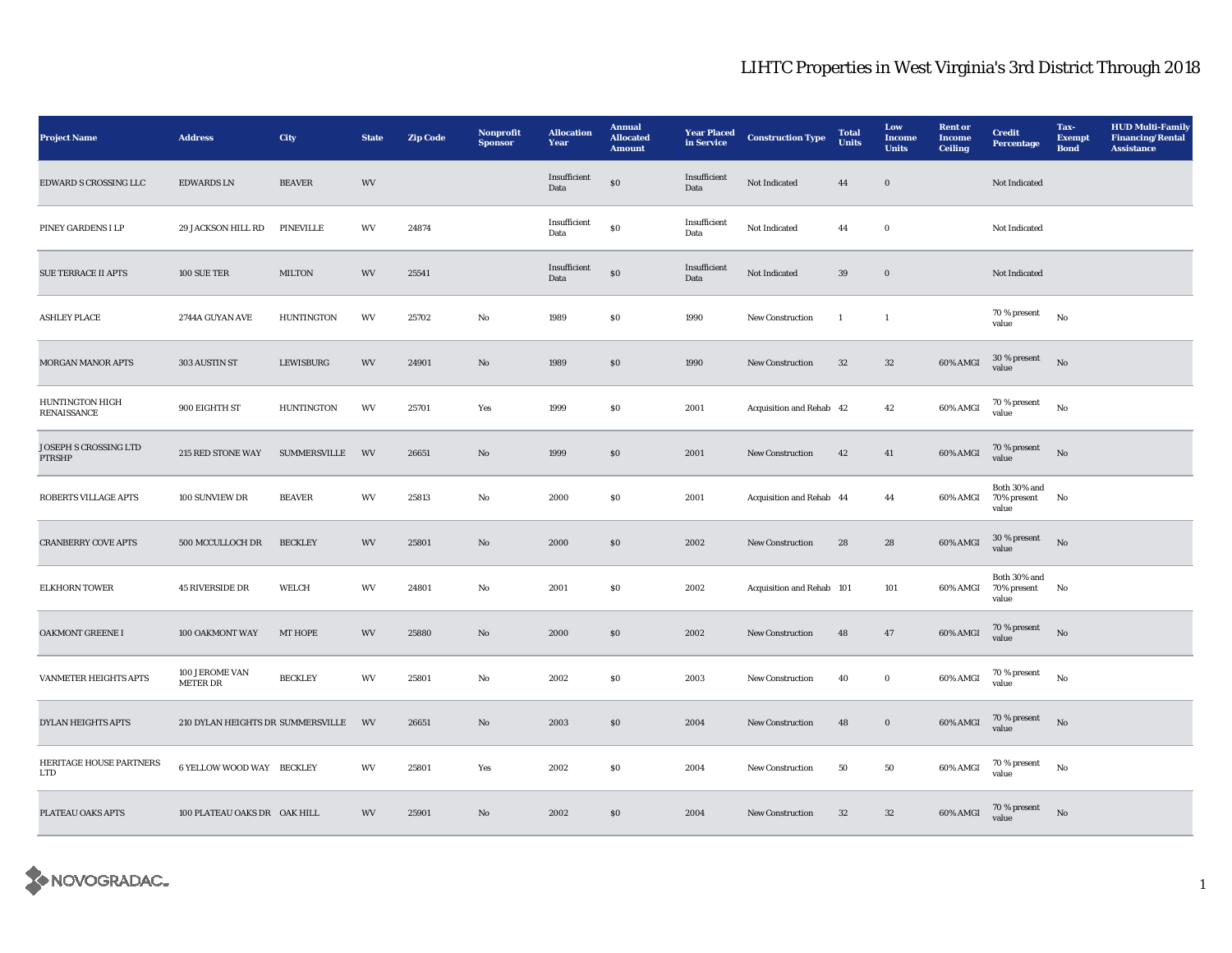| <b>Project Name</b>          | <b>Address</b>                 | City                | <b>State</b> | <b>Zip Code</b> | <b>Nonprofit</b><br><b>Sponsor</b> | <b>Allocation</b><br>Year | <b>Annual</b><br><b>Allocated</b><br><b>Amount</b> | <b>Year Placed</b><br>in Service | <b>Construction Type</b> | <b>Total</b><br><b>Units</b> | Low<br>Income<br><b>Units</b> | <b>Rent or</b><br><b>Income</b><br><b>Ceiling</b> | <b>Credit</b><br>Percentage          | Tax-<br><b>Exempt</b><br><b>Bond</b> | <b>HUD Multi-Family</b><br><b>Financing/Rental</b><br><b>Assistance</b> |
|------------------------------|--------------------------------|---------------------|--------------|-----------------|------------------------------------|---------------------------|----------------------------------------------------|----------------------------------|--------------------------|------------------------------|-------------------------------|---------------------------------------------------|--------------------------------------|--------------------------------------|-------------------------------------------------------------------------|
| <b>HAMLETS</b>               | 112 HAMLET LN                  | <b>HUNTINGTON</b>   | WV           | 25702           | Yes                                | 2003                      | \$0\$                                              | 2004                             | New Construction         | 50                           | 50                            | 60% AMGI                                          | 70 % present<br>value                | $_{\rm No}$                          |                                                                         |
| EDWARD S CROSSING II         | 1123 SCOTT RIDGE RD            | <b>BEAVER</b>       | WV           | 25813           | $\mathbf{N}\mathbf{o}$             | 2003                      | \$0\$                                              | 2005                             | New Construction         | 44                           | 44                            | 60% AMGI                                          | 70 % present<br>value                | $\rm \bf No$                         |                                                                         |
| <b>ELLM VIEW APTS</b>        | 33 CIERRA DR                   | <b>HARTFORD</b>     | WV           |                 | No                                 | 2004                      | \$0\$                                              | 2005                             | <b>New Construction</b>  | 32                           | 32                            | 60% AMGI                                          | $70\,\%$ present<br>value            | No                                   |                                                                         |
| PAULI HEIGHTS APTS           | 230 PAULI HEIGHTS PL BLUEFIELD |                     | WV           | 24701           | No                                 | 2003                      | \$0\$                                              | 2005                             | New Construction         | 56                           | $\boldsymbol{0}$              | 60% AMGI                                          | $70$ % present value                 | No                                   |                                                                         |
| <b>PARKS</b>                 | 100 PARK CIR                   | <b>HUNTINGTON</b>   | WV           | 25704           | No                                 | 2003                      | $\$0$                                              | 2005                             | New Construction         | 50                           | 50                            | 60% AMGI                                          | 70 % present<br>value                | $_{\rm No}$                          |                                                                         |
| SPRUCE COVE APTS             | 444 NORTHRIDGE DR LEWISBURG    |                     | WV           | 24901           | $\rm No$                           | 2004                      | ${\bf S0}$                                         | 2006                             | New Construction         | 56                           | $\mathbf 0$                   | 60% AMGI                                          | $70\,\%$ present<br>value            | $_{\rm No}$                          |                                                                         |
| <b>LAKEVIEW MANOR</b>        | 5100 RTE 152                   | <b>LAVALETTE</b>    | WV           | 25535           | Yes                                | 2004                      | $\$0$                                              | 2006                             | New Construction         | 40                           | 40                            | 60% AMGI                                          | 70 % present<br>value                | $_{\rm No}$                          |                                                                         |
| <b>DARA HEIGHTS APTS</b>     | 214 DARA HEIGHTS PL PRINCETON  |                     | WV           | 24739           | $\mathbf{N}\mathbf{o}$             | 2006                      | $\$0$                                              | 2007                             | New Construction         | 48                           | $\mathbf 0$                   | $60\%$ AMGI                                       | 70 % present<br>value                | No                                   |                                                                         |
| <b>GLENBRIER APTS</b>        | 60 MARTI JO DR                 | <b>HUNTINGTON</b>   | WV           | 25702           | No                                 | 2005                      | \$0                                                | 2007                             | Acquisition and Rehab 80 |                              | 80                            | 60% AMGI                                          | Both 30% and<br>70% present<br>value | No                                   |                                                                         |
| PINE HAVEN TERRACE APTS      | 100 PINE HAVEN DR              | <b>MILTON</b>       | WV           | 25541           | Yes                                | 2005                      | \$0\$                                              | 2007                             | New Construction         | 40                           | 40                            | $60\%$ AMGI                                       | 70 % present<br>value                | $\mathbf{N}\mathbf{o}$               |                                                                         |
| <b>FAYETTE HILLS II APTS</b> | 75 LAUREL PL                   | <b>FAYETTEVILLE</b> | WV           | 25840           |                                    | Insufficient<br>Data      | $\$0$                                              | 2008                             | Not Indicated            | 68                           | $\bf{0}$                      |                                                   | 60% AMGI Not Indicated               |                                      |                                                                         |
| <b>QUINTON COURT</b>         | 2 QUINTON CT                   | BARBOURSVILLE WV    |              | 25504           |                                    | Insufficient<br>Data      | $\$0$                                              | 2008                             | Not Indicated            | 38                           | ${\bf 38}$                    |                                                   | 60% AMGI Not Indicated               |                                      |                                                                         |
| JORDAN LANDING APTS          | 18 JORDAN LANDING<br>DR        | PT PLEASANT         | WV           | 25550           |                                    | Insufficient<br>Data      | $\$0$                                              | 2008                             | Not Indicated            | 48                           | 48                            |                                                   | 60% AMGI Not Indicated               |                                      |                                                                         |
| WILSHERE LANDING APTS        | 719 NORTHRIDGE DR              | <b>LEWISBURG</b>    | WV           | 24901           |                                    | Insufficient<br>Data      | $\$0$                                              | 2009                             | Not Indicated            | 40                           | $\boldsymbol{0}$              |                                                   | 60% AMGI Not Indicated               |                                      |                                                                         |
| <b>ARTISAN HEIGHTS APTS</b>  | 834 28TH ST                    | <b>HUNTINGTON</b>   | WV           | 25705           | Yes                                | 2010                      | \$0\$                                              | 2010                             | <b>New Construction</b>  | 22                           | 22                            | 60% AMGI                                          | 70 % present<br>value                | No                                   |                                                                         |

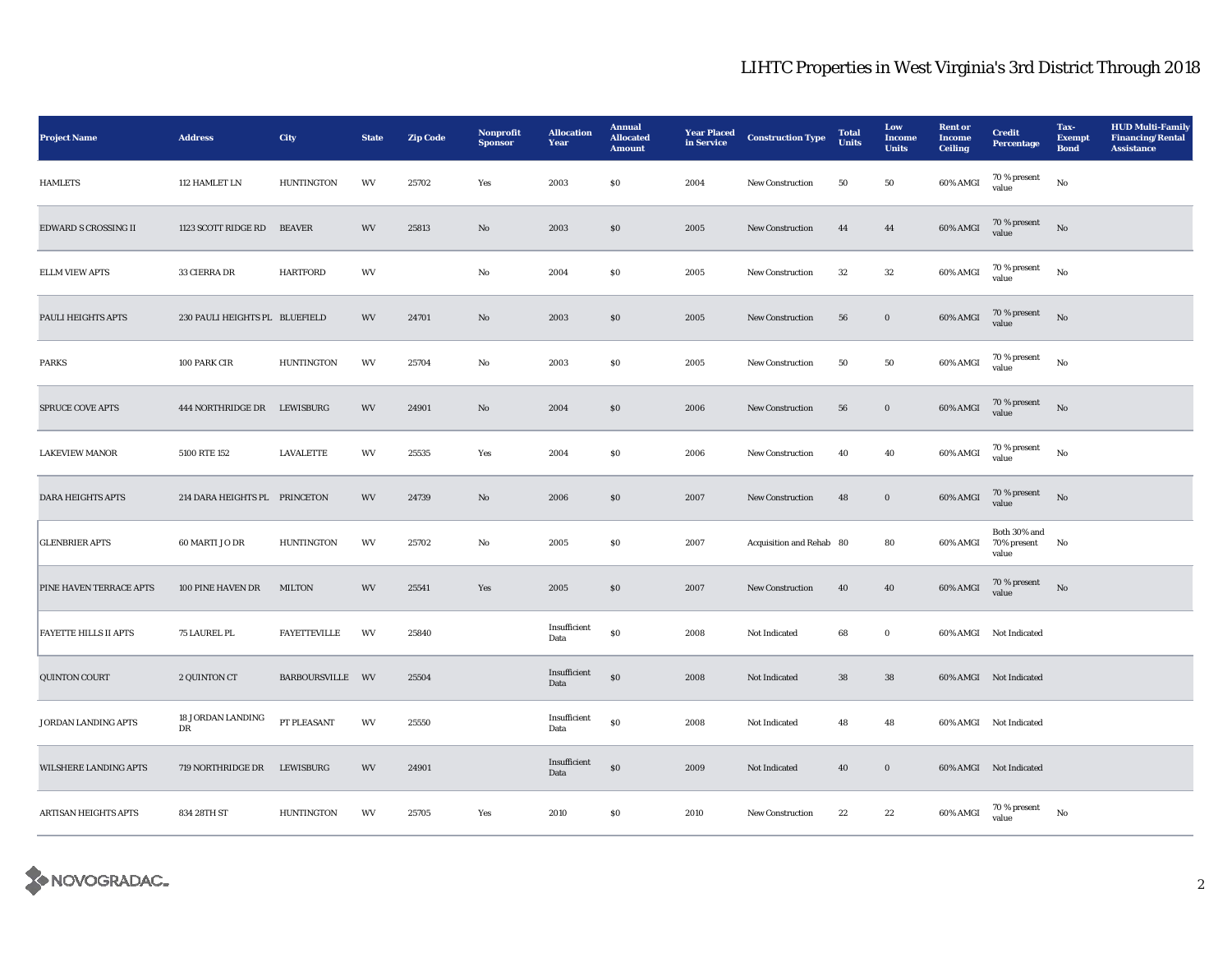| <b>Project Name</b>           | <b>Address</b>                       | <b>City</b>         | <b>State</b> | <b>Zip Code</b> | Nonprofit<br><b>Sponsor</b> | <b>Allocation</b><br>Year | <b>Annual</b><br><b>Allocated</b><br><b>Amount</b> | <b>Year Placed</b><br>in Service | <b>Construction Type</b>        | <b>Total</b><br><b>Units</b> | Low<br><b>Income</b><br><b>Units</b> | <b>Rent</b> or<br><b>Income</b><br><b>Ceiling</b> | <b>Credit</b><br><b>Percentage</b>               | Tax-<br><b>Exempt</b><br><b>Bond</b> | <b>HUD Multi-Family</b><br><b>Financing/Rental</b><br><b>Assistance</b> |
|-------------------------------|--------------------------------------|---------------------|--------------|-----------------|-----------------------------|---------------------------|----------------------------------------------------|----------------------------------|---------------------------------|------------------------------|--------------------------------------|---------------------------------------------------|--------------------------------------------------|--------------------------------------|-------------------------------------------------------------------------|
| <b>CHARTER HOUSE APTS</b>     | 1607 MOSE ASBURY RD WAYNE            |                     | <b>WV</b>    | 25570           | $\mathbf{N}\mathbf{o}$      | 2008                      | \$0\$                                              | 2010                             | Acquisition and Rehab 72        |                              | 72                                   | 60% AMGI                                          | Both 30% and<br>70% present<br>value             | No                                   |                                                                         |
| <b>COAL RIVER APTS</b>        | 939 TONEYS BRANCH<br>RD              | BLOOMINGROSE        | WV           | 25024           | No                          | 2008                      | $\$0$                                              | 2010                             | Acquisition and Rehab 32        |                              | $32\,$                               | 60% AMGI                                          | Both 30% and<br>70% present<br>value             | No                                   |                                                                         |
| MARY LANE                     | 3321 CYRUS CREEK RD BARBOURSVILLE WV |                     |              | 25504           | Yes                         | 2008                      | ${\bf S0}$                                         | 2010                             | Acquisition and Rehab 59        |                              | 59                                   |                                                   | Both 30% and<br>60% AMGI 70% present No<br>value |                                      |                                                                         |
| <b>JAMESTOWN APTS</b>         | 2100 POPLAR ST                       | <b>KENOVA</b>       | WV           | 25530           |                             | Insufficient<br>Data      | SO <sub>2</sub>                                    | 2010                             | Not Indicated                   | 71                           | $71\,$                               |                                                   | 60% AMGI Not Indicated                           |                                      |                                                                         |
| <b>FOUNDER'S LANDING</b>      | 601 26TH ST W                        | <b>HUNTINGTON</b>   | WV           | 25704           | $\mathbf{N}\mathbf{o}$      | 2010                      | \$433,772                                          | 2011                             | Acquisition and Rehab 66        |                              | 66                                   | 60% AMGI                                          | Both 30% and<br>70% present<br>value             | No                                   |                                                                         |
| <b>CROSSROADS APTS</b>        | 113 TANGLEWOOD DR MT HOPE            |                     | WV           | 25880           | Yes                         | 2009                      | \$318,866                                          | 2011                             | Acquisition and Rehab 49        |                              | 49                                   | 60% AMGI                                          | Both 30% and<br>70% present<br>value             | No                                   |                                                                         |
| <b>CRESTVIEW VILLAGE APTS</b> | 222 CRESTVIEW DR                     | <b>BECKLEY</b>      | WV           | 25801           | No                          | 2010                      | \$560,334                                          | 2011                             | New Construction                | 48                           | 48                                   | 60% AMGI                                          | $70$ % present<br>value                          | No                                   |                                                                         |
| <b>BROOK VILLAGE</b>          | 348 NORTHRIDGE DR LEWISBURG          |                     | WV           | 24901           | No                          | 2009                      | \$444,010                                          | 2011                             | New Construction                | 32                           | $32\,$                               | 60% AMGI                                          | 70 % present<br>value                            | $_{\rm No}$                          |                                                                         |
| <b>SUMMERS HOUSING</b>        | 1 SUMMERS LANDING HINTON             |                     | WV           | 25951           | No                          | Insufficient<br>Data      | $\$0$                                              | 2011                             | Acquisition and Rehab 60        |                              | 60                                   | 60% AMGI TCEP only                                |                                                  | No                                   |                                                                         |
| MILTON PLACE LTD              | 492 POCONO PL                        | PT PLEASANT         | WV           | 25550           | No                          | Insufficient<br>Data      | $\$0$                                              | 2011                             | New Construction                | 32                           | $32\,$                               | 60% AMGI TCEP only                                |                                                  | No                                   |                                                                         |
| <b>MERCER MANOR APTS</b>      | 200 CHURCH LN                        | <b>PRINCETON</b>    | WV           | 24740           | $\rm No$                    | Insufficient<br>Data      | $\$0$                                              | 2011                             | Acquisition and Rehab 37        |                              | $37\,$                               | 60% AMGI TCEP only                                |                                                  | No                                   |                                                                         |
| <b>HILL MANOR</b>             | <b>RR 3 BOX 100</b>                  | <b>FAYETTEVILLE</b> | WV           | 25840           | No                          | 2010                      | \$148,729                                          | 2011                             | Acquisition and Rehab 28        |                              | 28                                   | 60% AMGI                                          | Both 30% and<br>70% present<br>value             | No                                   |                                                                         |
| <b>ALUM CREEK APTS</b>        | <b>200 ELM ST</b>                    | <b>ALUM CREEK</b>   | WV           | 25003           | Yes                         | 2011                      | \$227,221                                          | 2013                             | <b>Acquisition and Rehab 28</b> |                              | 28                                   | 60% AMGI                                          | Both 30% and<br>70% present No<br>value          |                                      |                                                                         |
| <b>FORT GAY APTS</b>          | 8554 ORCHARD ST                      | <b>FORT GAY</b>     | WV           | 25514           | No                          | 2011                      | \$272,097                                          | 2013                             | Acquisition and Rehab 32        |                              | 32                                   | 60% AMGI                                          | Both 30% and<br>70% present<br>value             | No                                   |                                                                         |
| POST RIDGE APTS               | 219 JOSEPHINE AVE                    | <b>MADISON</b>      | WV           | 25130           | $\mathbf{N}\mathbf{o}$      | 1990                      | $\$0$                                              | 1991                             | Acquisition and Rehab 24        |                              | 24                                   | 60% AMGI                                          | $30$ % present<br>value                          | $_{\rm No}$                          |                                                                         |

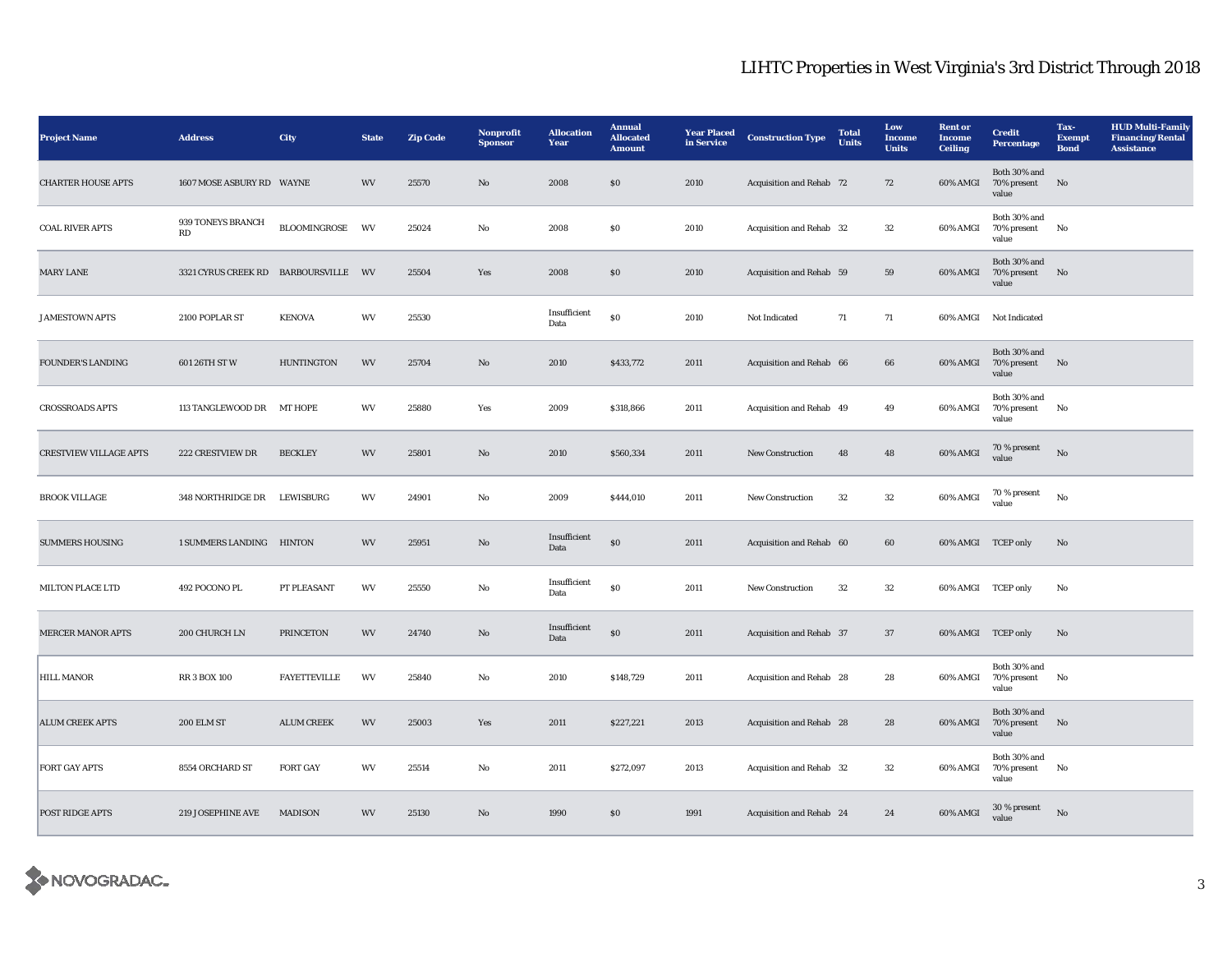| <b>Project Name</b>        | <b>Address</b>          | City             | <b>State</b>           | <b>Zip Code</b> | Nonprofit<br><b>Sponsor</b> | <b>Allocation</b><br>Year | <b>Annual</b><br><b>Allocated</b><br><b>Amount</b> | <b>Year Placed</b><br>in Service | <b>Construction Type</b> | <b>Total</b><br><b>Units</b> | Low<br>Income<br><b>Units</b> | <b>Rent or</b><br><b>Income</b><br><b>Ceiling</b> | <b>Credit</b><br>Percentage             | Tax-<br><b>Exempt</b><br><b>Bond</b> | <b>HUD Multi-Family</b><br><b>Financing/Rental</b><br><b>Assistance</b> |
|----------------------------|-------------------------|------------------|------------------------|-----------------|-----------------------------|---------------------------|----------------------------------------------------|----------------------------------|--------------------------|------------------------------|-------------------------------|---------------------------------------------------|-----------------------------------------|--------------------------------------|-------------------------------------------------------------------------|
| <b>FAYETTE MANOR APTS</b>  | 1300 VIRGINIA ST        | OAK HILL         | WV                     | 25901           | No                          | 1992                      | $\$0$                                              | 1992                             | New Construction         | 36                           | 36                            | 60% AMGI                                          | 30 % present<br>value                   | $_{\rm No}$                          |                                                                         |
| 101 HULL STREET            | 101 HULL ST             | <b>BECKLEY</b>   | <b>WV</b>              | 25801           | $\mathbf{N}\mathbf{o}$      | 1992                      | \$0                                                | 1993                             | Acquisition and Rehab 2  |                              | $\mathbf{2}$                  |                                                   | 70 % present<br>value                   | $\rm No$                             |                                                                         |
| <b>AMOS E LANDRUM</b>      | PO BOX 638              | <b>SMITHERS</b>  | WV                     | 25186           | No                          | 1992                      | $\$0$                                              | 1993                             | <b>New Construction</b>  | 24                           | 24                            | 60% AMGI                                          | 30 % present<br>value                   | No                                   |                                                                         |
| <b>MAPLE COURT APTS</b>    | 198 MAPLE AVE           | OAK HILL         | <b>WV</b>              | 25901           | No                          | 1992                      | \$0                                                | 1993                             | Acquisition and Rehab 28 |                              | 28                            |                                                   | Both 30% and<br>70% present No<br>value |                                      |                                                                         |
| 943 BUILDING APTS          | 943 MERCER ST           | <b>PRINCETON</b> | WV                     | 24740           |                             | 1993                      | $\$0$                                              | 1993                             | Acquisition and Rehab 4  |                              | $\overline{4}$                | 60% AMGI                                          | Both 30% and<br>70% present<br>value    | No                                   |                                                                         |
| <b>CANTRELL MANOR APTS</b> | 1500 W FIFTH AVE        | WILLIAMSON       | $\mathbf{W}\mathbf{V}$ | 25661           | $\mathbf{N}\mathbf{o}$      | 1993                      | $\$0$                                              | 1994                             | New Construction         | 16                           | 16                            | 60% AMGI                                          | 30 % present<br>value                   | $\rm No$                             |                                                                         |
| POST GLEN APTS             | <b>PO BOX 588</b>       | <b>OCEANA</b>    | WV                     | 24870           | No                          | 1993                      | $\$0$                                              | 1994                             | New Construction         | 39                           | $39\,$                        | 60% AMGI                                          | $30~\%$ present<br>value                | No                                   |                                                                         |
| <b>SOUTH OAKWOOD</b>       | 713 S OAKWOOD AVE       | <b>BECKLEY</b>   | <b>WV</b>              | 25801           | $\mathbf{N}\mathbf{o}$      | 1994                      | $\$0$                                              | 1994                             | Acquisition and Rehab 12 |                              | 12                            |                                                   | Both 30% and<br>70% present<br>value    | No                                   |                                                                         |
| <b>BLUESTONE APTS</b>      | 100 BLUE ROCK CIR       | <b>PRINCETON</b> | WV                     | 24739           | No                          | 1993                      | <b>SO</b>                                          | 1995                             | <b>New Construction</b>  | 38                           | 38                            | 60% AMGI                                          | 30 % present<br>value                   | $_{\rm No}$                          |                                                                         |
| SOUTH OAKWOOD 111          | 513 N OAKWOOD AVE       | <b>BECKLEY</b>   | <b>WV</b>              | 25801           | $\mathbf{N}\mathbf{o}$      | 1995                      | $\$0$                                              | 1995                             | Acquisition and Rehab 12 |                              | 12                            |                                                   | 70 % present<br>value                   | $\rm No$                             |                                                                         |
| <b>CULLODEN MANOR</b>      | 30 CULLODEN MNR         | <b>CULLODEN</b>  | WV                     | 25510           | $\rm No$                    | 1996                      | \$0                                                | 1996                             | Acquisition and Rehab 40 |                              | 40                            | 60% AMGI                                          | 30 % present<br>value                   | $_{\rm No}$                          |                                                                         |
| <b>HICKORY WAY APTS</b>    | 1160 FLORIDA ST         | <b>MILTON</b>    | WV                     | 25541           | $\mathbf{N}\mathbf{o}$      | 1995                      | $\$0$                                              | 1996                             | Acquisition and Rehab 40 |                              | $\mathbf{0}$                  | 60% AMGI                                          | $30$ % present<br>value                 | No                                   |                                                                         |
| <b>SEWELL LANDING APTS</b> | 706 PENNSYLVANIA<br>AVE | <b>RAINELLE</b>  | WV                     | 25962           | No                          | 1995                      | $\$0$                                              | 1996                             | Acquisition and Rehab 52 |                              | $\bf{0}$                      | 60% AMGI                                          | Both 30% and<br>70% present No<br>value |                                      |                                                                         |
| FORT SPRINGS APTS          | RR <sub>2</sub>         | <b>LEWISBURG</b> | WV                     | 24901           | $\mathbf{N}\mathbf{o}$      | 1996                      | \$0                                                | 1997                             | <b>New Construction</b>  | 36                           | $\boldsymbol{0}$              | 60% AMGI                                          | 70 % present<br>value                   | No                                   |                                                                         |
| <b>SIMMS SCHOOL APTS</b>   | 1680 11TH AVE           | HUNTINGTON       | WV                     | 25701           | Yes                         | 1995                      | \$0                                                | 1997                             | Acquisition and Rehab 20 |                              | 20                            | 50% AMGI                                          | 70 % present<br>value                   | $\rm No$                             |                                                                         |

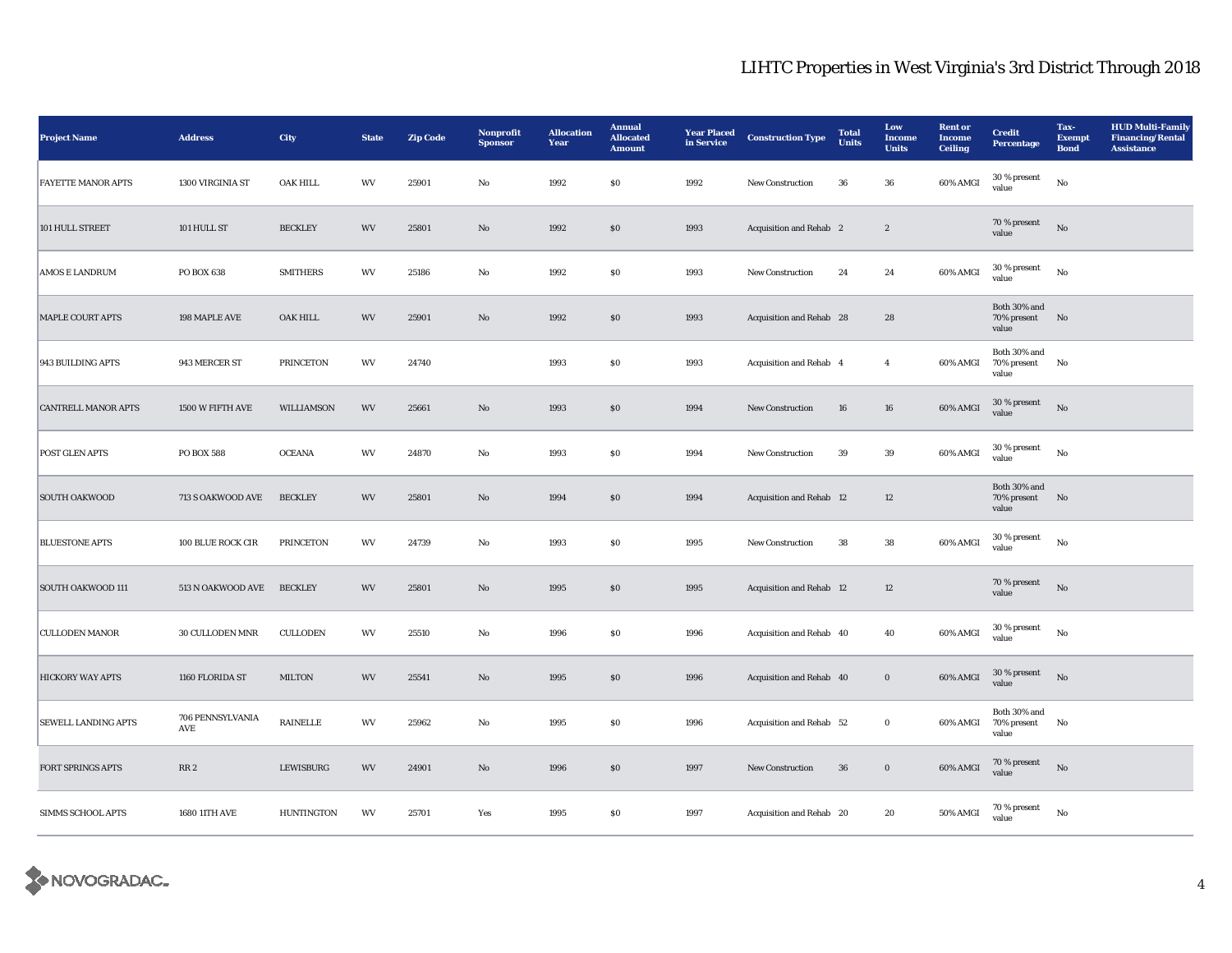| <b>Project Name</b>                           | <b>Address</b>                    | <b>City</b>                     | <b>State</b> | <b>Zip Code</b> | Nonprofit<br><b>Sponsor</b> | <b>Allocation</b><br>Year | <b>Annual</b><br><b>Allocated</b><br><b>Amount</b> | <b>Year Placed</b><br>in Service | <b>Construction Type</b> | <b>Total</b><br><b>Units</b> | Low<br>Income<br><b>Units</b> | <b>Rent or</b><br><b>Income</b><br><b>Ceiling</b> | <b>Credit</b><br>Percentage             | Tax-<br><b>Exempt</b><br><b>Bond</b> | <b>HUD Multi-Family</b><br><b>Financing/Rental</b><br><b>Assistance</b> |
|-----------------------------------------------|-----------------------------------|---------------------------------|--------------|-----------------|-----------------------------|---------------------------|----------------------------------------------------|----------------------------------|--------------------------|------------------------------|-------------------------------|---------------------------------------------------|-----------------------------------------|--------------------------------------|-------------------------------------------------------------------------|
| <b>VERONICA APTS</b>                          | $50$ CIR DR                       | WHITE SULPHUR<br><b>SPRINGS</b> | WV           | 24986           | $\mathbf{N}\mathbf{o}$      | 1997                      | $\$0$                                              | 1997                             | Acquisition and Rehab 32 |                              | $32\,$                        | 60% AMGI                                          | 30 % present<br>value                   | $\rm\thinspace No$                   |                                                                         |
| <b>GUYANDOTTE HILLS</b>                       | 208 TRACE ST                      | <b>MULLENS</b>                  | WV           | 25882           | $_{\rm No}$                 | 1997                      | ${\bf S0}$                                         | 1998                             | Acquisition and Rehab 24 |                              | 24                            | 60% AMGI                                          | 30 % present<br>value                   | $\rm No$                             |                                                                         |
| PINE VALLEY/LENA APTS                         | 2373 SPRING VALLEY<br>DR          | <b>HUNTINGTON</b>               | WV           | 25704           | $\mathbf{N}\mathbf{o}$      | 1997                      | \$0                                                | 1998                             | Acquisition and Rehab 18 |                              | 18                            |                                                   | 30 % present<br>value                   | $_{\rm No}$                          |                                                                         |
| <b>KENNEDY CENTER</b>                         | 525 BLAND ST                      | <b>BLUEFIELD</b>                | WV           | 24701           | Yes                         | 1998                      | \$0                                                | 1999                             | Acquisition and Rehab 28 |                              | 28                            | 50% AMGI                                          | 70 % present<br>value                   | $_{\rm No}$                          |                                                                         |
| <b>DUNHILL APTS</b>                           | 6032 HUBBARDS<br><b>BRANCH RD</b> | <b>HUNTINGTON</b>               | WV           | 25704           | No                          | 1999                      | $\$0$                                              | 2000                             | Acquisition and Rehab 32 |                              | $\mathbf 0$                   | 60% AMGI                                          | 30 % present<br>value                   | $_{\rm No}$                          |                                                                         |
| <b>HINTON CENTER</b>                          | 216 THIRD AVE                     | <b>HINTON</b>                   | WV           | 25951           | Yes                         | 2000                      | $\$0$                                              | 2000                             | Acquisition and Rehab 11 |                              | 11                            |                                                   | 70 % present<br>value                   | $\rm No$                             |                                                                         |
| HOPE LANDING APTS                             | 104 BROWN ST                      | MT HOPE                         | WV           | 25880           | $\mathbf{N}\mathbf{o}$      | 1999                      | $\$0$                                              | 2000                             | New Construction         | $\bf{22}$                    | $\bf 22$                      | 60% AMGI                                          | 30 % present<br>value                   | $_{\rm No}$                          |                                                                         |
| <b>LINA LANDING APTS</b>                      | 106 OAKVALE RD                    | <b>PRINCETON</b>                | WV           | 24740           | No                          | 2011                      | \$498,568                                          | 2013                             | <b>New Construction</b>  | 32                           | 32                            | 60% AMGI                                          | 70 % present<br>value                   | No                                   |                                                                         |
| <b>HICKORY WAY II</b>                         | 1150 FLORIDA ST                   | <b>MILTON</b>                   | WV           | 25541           | No                          | 2012                      | \$216,812                                          | 2014                             | Acquisition and Rehab 0  |                              | $\bf{0}$                      | 60% AMGI                                          | Both 30% and<br>70% present<br>value    | No                                   |                                                                         |
| <b>SHOALS MANOR APTS</b>                      | 3720 MANOR DR                     | <b>HUNTINGTON</b>               | WV           | 25704           | Yes                         | 2012                      | \$248,506                                          | 2014                             | Acquisition and Rehab 24 |                              | $\bf{0}$                      | 60% AMGI                                          | Both 30% and<br>70% present<br>value    | No                                   |                                                                         |
| <b>GREENBRIER ESTATES</b>                     | 105 SANDSTONE DR                  | <b>BECKLEY</b>                  | WV           | 25801           | Yes                         | 2014                      | \$209,073                                          | 2015                             | Acquisition and Rehab 0  |                              | $\boldsymbol{0}$              | 60% AMGI                                          | Both 30% and<br>70% present<br>value    | Yes                                  |                                                                         |
| JAMES H. BOOTON MEMORIAL<br><b>APARTMENTS</b> | 11081 ROUTE 152                   | WAYNE                           | WV           | 25570           | Yes                         | 2013                      | \$454,994                                          | 2015                             | Acquisition and Rehab 19 |                              | 19                            | 60% AMGI                                          | 70 % present<br>value                   | $_{\rm No}$                          |                                                                         |
| <b>RYAN VILLAGE APARTMENTS</b>                | 200 RYAN VILLAGE                  | <b>PRINCETON</b>                | WV           | 24740           | Yes                         | 2013                      | \$232,614                                          | 2015                             | Acquisition and Rehab 44 |                              | 44                            | 60% AMGI                                          | Both 30% and<br>70% present No<br>value |                                      |                                                                         |
| <b>HUNTINGTON GARDENS</b>                     | 1663 DOULTON AVENUE HUNTINGTON    |                                 | WV           | 25701           | Yes                         | 2014                      | \$485,670                                          | 2016                             | New Construction         | 40                           | 40                            | 60% AMGI                                          | $70$ % present<br>value                 | $_{\rm No}$                          | No                                                                      |
| <b>EMERALD GARDENS</b>                        | <b>10 CLAUDIA COURT</b>           | <b>WEST HAMLIN</b>              | WV           | 25571           | $\mathbf{N}\mathbf{o}$      | 2015                      | \$607,311                                          | 2017                             | <b>New Construction</b>  | 42                           | 41                            | 60% AMGI                                          | 70 % present<br>value                   |                                      | $\mathbf{No}$                                                           |